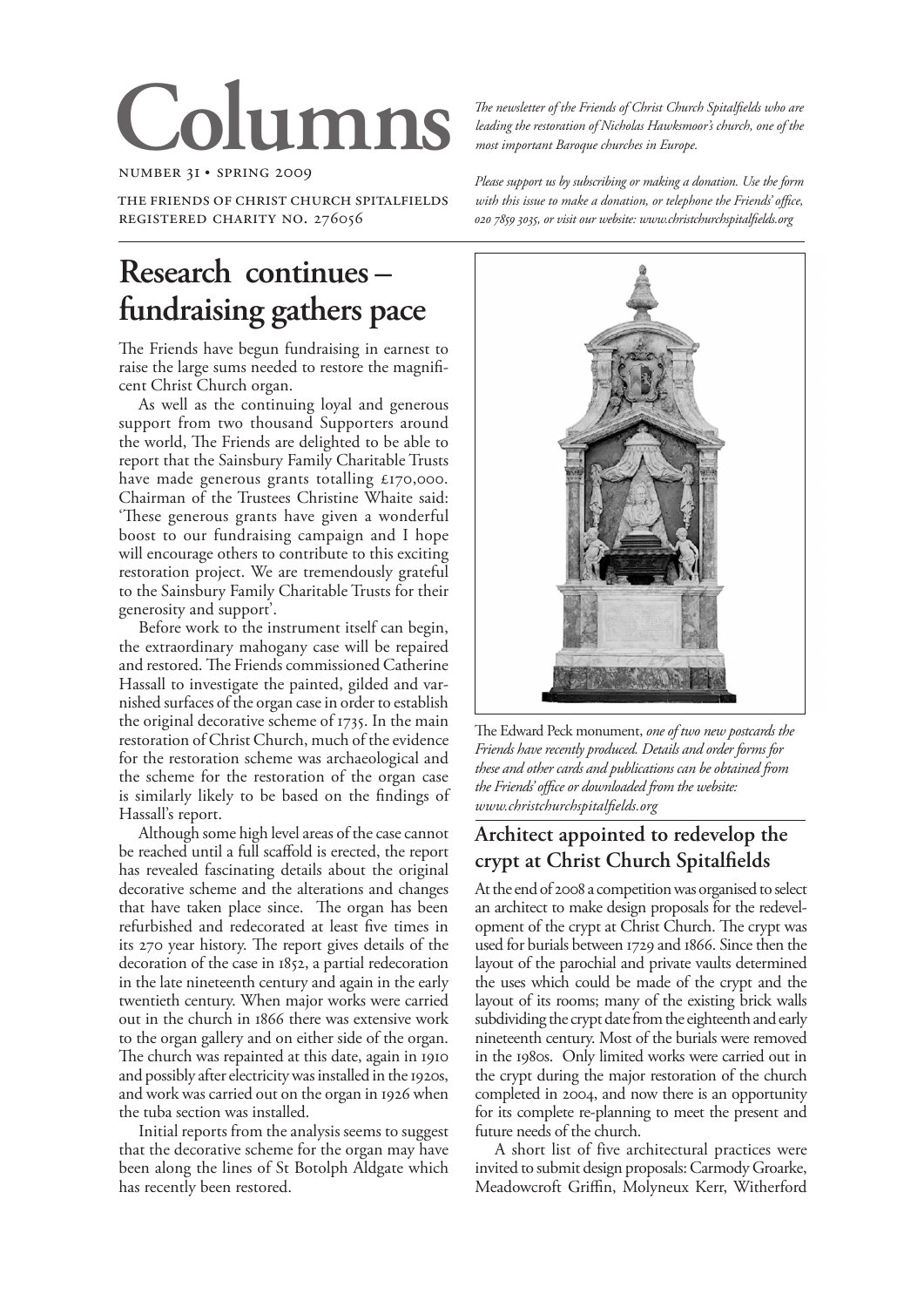Watson Mann and Dow Jones Architects. Their proposals were reviewed by a panel including Revd Andy Rider, Rector of Christ Church, representatives of the Parochial Church Council and The Friends of Christ Church Spitalfields, along with architectural advisers, Adam Caruso of Caruso St John and Eric Parry of Eric Parry Associates. The panel unanimously selected Dow Jones Architects.

Now that architects have been appointed for its redevelopment, the process of developing a design and layout that will bring the crypt into full use can begin. The redevelopment project will be led by the Parochial Church Council. Your generous donations have enabled The Friends to pledge £125,000 towards the historical restoration work in the crypt.

# **Profile of Dow Jones Architects**

*Dow Jones Architects is deeply attuned to the role of history in architecture and the importance that memory plays in our perceptions of place. This interest in cultural sedimentation means that when you look at a Dow Jones building you feel a sense of familiarity, even though the overall effect is contemporary.*

Jes Fernie, *Blueprint*, April 2006

#### *Columns* **spoke to Biba Dow of Dow Jones about their practice.**

#### **How do you approach each new project?**

We are interested in understanding each project from a contextual point of view, in the broadest sense, physically and culturally, so that our design responds to the people and the place. Each project starts with conversations with our client, to try to understand as much as possible about the place. We spend time getting to know the site or building and the area around it.

#### **How important to you is the history of the building on which you're working?**

The history of the building is always important, and here at Christ Church particularly so. The building is seeped in history, architecturally as well as socially.

#### **What have you worked on recently?**

We have just finished a project at the Garden Museum in Lambeth, where we remodelled the interior with a two-storey structure to provide much-needed exhibition and education spaces. We used a pre-fabricated engineered timber system to make a structure which would have a low structural impact on the existing building: a deconsecrated church. The structure was erected in 3 weeks, which was essential so that the museum only closed for three months for refurbishment. What we are most pleased with is that the new structure, which is very contemporary, sits very comfortably within the existing building and brings it a new clarity. The design also resolved operational problems of the museum by exceeding the brief of the original competition, but was achieved within the same tight budget and programme.

Other recent projects include the remodelling of a Victorian warehouse in Borough, where we made concrete insertions for the kitchen and bathroom, and rebuilt the roof as two new habitable oak box girders clad in copper; one is a large roof light and one a rooftop pavilion with spectacular views. We also recently rebuilt a house on the village green in Walberswick, Suffolk, making a house entirely of clay and oak. The house creates a series of rooms which open onto its mature layered back garden. We were interested in using the vernacular building material in a pared-down way to make something arrestingly contemporary.

We are always interested in finding the right material to make a particular project, and to use it in an interesting way.

#### **Are there any particular aspects that you are looking forward to in this project?**

We have always admired the work of Hawksmoor, and in particular Christ Church since getting to know it as architecture students, so it is a joy and honour to have been chosen as architects for the crypt. We were living off Brick Lane when we started our practice, so it feels like familiar territory too.

We are also very interested in the many uses to which Christ Church is put and the many different worlds it occupies. The challenge will be to make a project which is open and flexible enough to respond to all those different worlds and to allow the building to develop in the future, while at the same time being specific enough to be functional and have the character it deserves. In the competition, we described our project as a small town: it has separate spaces and everyday functions that can be transformed for particular events. Now we have to make that idea work in reality.

# **Dates for your diary**

#### **Nicholas Hawksmoor's London Churches**

All day bus tour Saturday 12 September 2009

This tour will visit six of the remarkable Hawksmoor churches built by the Commissioners of the Fifty New Churches Act of 1711. This is a unique opportunity to see six of his finest works in a day accompanied by an expert guide. These tours are always very popular and booking early is recommended.

The cost including bus, lunch, donations to churches and notes, is £70 per person (£60 for paid-up Supporters). Please contact the Friends' office for further details and a booking form.

#### **Open House London 2009**

Christ Church will be participating again this year. Saturday 19 September 10 am – 4 pm Sunday 20 September 1.30 – 4 pm Do come and visit us.

If you would like to be a volunteer steward during the weekend, please contact the Friends' office.

**Spitalfields Music Summer Festival** 7 – 19 June 2009 Details at: www.spitalfieldsfestival.org.uk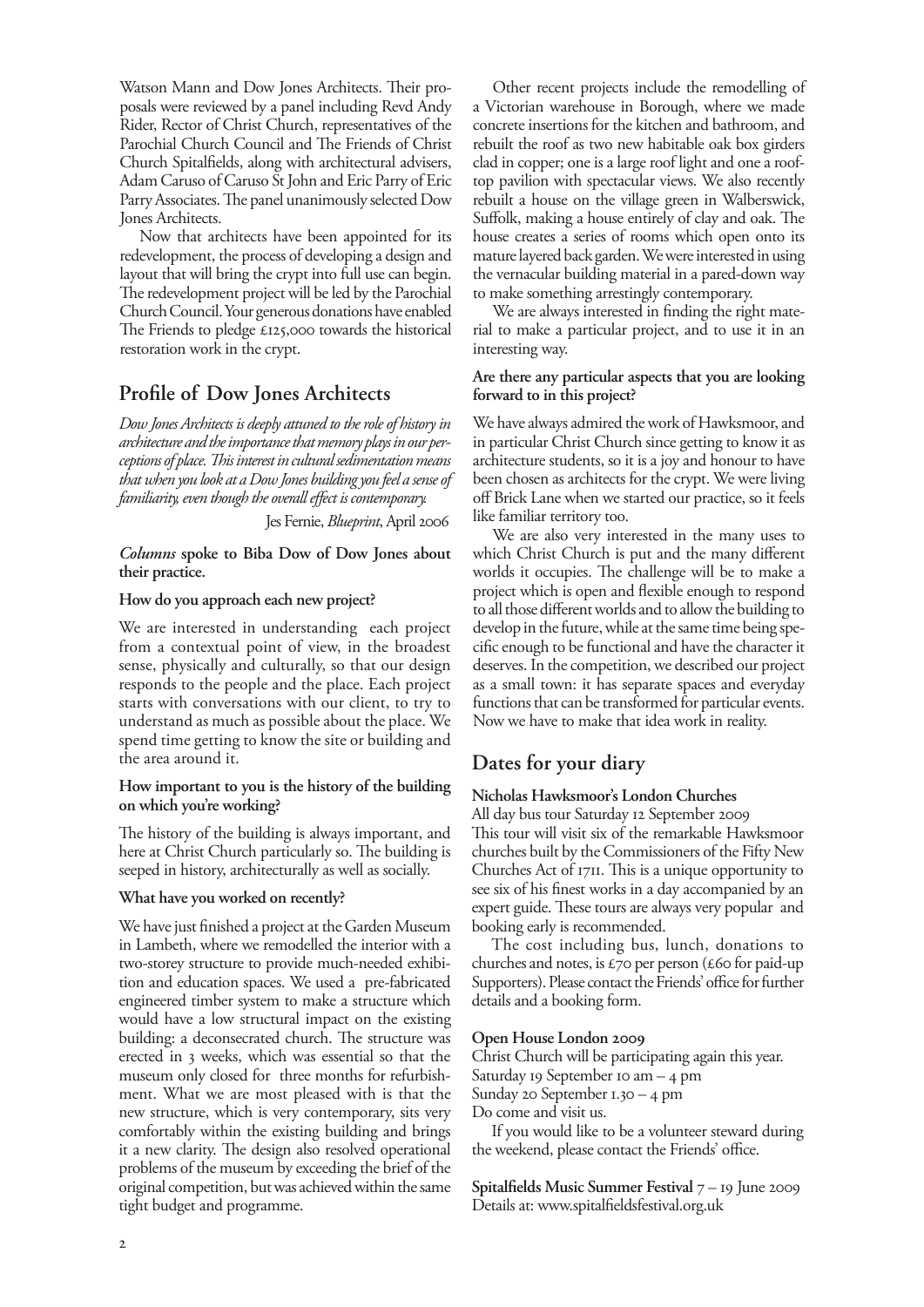## **How to support the Friends**

To become an acknowledged Supporter of the Friends of Christ Church Spitalfields please make a minimum annual donation of  $\epsilon_{25}$  ( $\epsilon_{30}$  for overseas). You can contribute towards the restoration of Christ Church or the Richard Bridge Organ. Supporters receive the Friends' newsletter *Columns* and advance notice of tours, lectures and other special events that the Friends organise.

#### **Standing Order**

#### **Your bank and account details:**

| Sort code -- |  |
|--------------|--|
|              |  |

#### **I enclose my cheque for:**

 $\Box$  £25  $\Box$  £30  $\Box$  £50  $\Box$  £1,000  $\Box$  other  $f_1, \ldots$ . Please make cheques payable to:

The Friends of Christ Church Spitalfields.

**Please complete the sections below:**

# giftaid it

If you are a UK taxpayer please Gift Aid your donation If you are a UK taxpayer please Gift Aid your donation and increase your gift at no extra cost to you. Every £1 that you give is worth  $£1.28$  to the Friends reclaimed through the Gift Aid scheme if you sign the Gift Aid declaration.

Q I am a UK taxpayer and would like The Friends of Christ Church Spitalfields to treat all donations that I make (and until I notify you otherwise) as Gift Aid donations. I understand that I must have paid an amount of Income Tax or Capital Gains Tax equal to the tax you reclaim on my donations.

Signature ....................................................................

#### You can give money in several ways:

- by **payroll giving** through Give As You Earn
- with a **credit or debit card** through our web site.

Or, by completing the appropriate parts of this page: • by **standing order** (helping us to plan ahead and

- keep down administrative costs)
- by bank or CAF **cheque**.

Please pay to the Royal Bank of Scotland plc of 62-63 Threadneedle Street, London EC2R 8LA, sort code 15-10-00 for the credit of The Friends of Christ Church Spitalfields Account No 13075487 the sum of:

 $\epsilon$  ................ each  $\Box$  month  $\Box$  quarter  $\Box$  year starting on dd/mm/yy (no earlier than one month from today, please) until further notice. This donation is in addition to\*/replaces\* previous Standing Orders, if any, in favour of the Charity. The Friends will process Standing Orders and forward them to your bank. \**delete as applicable*

#### **Please complete the sections below:**

#### **Please allocate my donation towards the restoration of:**

- Q Christ Church Spitalfields
- Q The Richard Bridge Organ

The Friends would like to acknowledge gifts of  $\epsilon$ 25 or more in *Columns*, but if you wish to remain anonymous please tick the box below:

QPlease do not print my name in *Columns*

Data Protection Act 1998: the information you provide will only be used by the Friends of Christ Church Spitalfields and will not be passed to any other organisations.

**Thank you. Please return the completed page to:** FOCCS, FREEPOST, LONDON EI 6BR